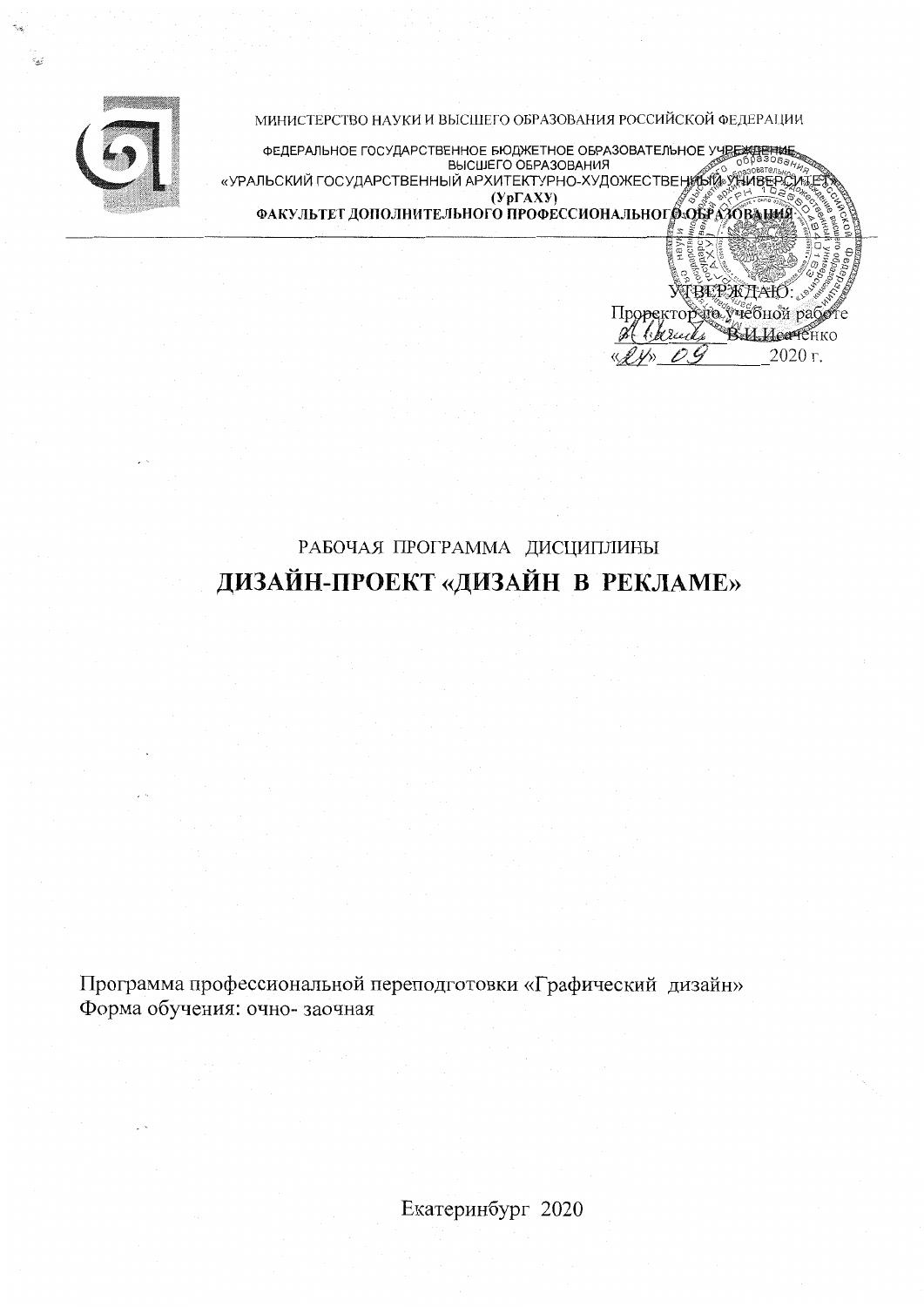### 1. ОБЩАЯ ХАРАКТЕРИСТИКА ПРОГРАММЫ

#### Место дисциплины в структуре образовательной программы, связи с другими дисци- $1.1$ плинами.

Дисциплина дизайн-проект «Дизайн в рекламе» входит в проектный модуль программы профессиональной переподготовки «Графический дизайн»

Курс опирается на знания, приобретенные на дисциплине «Основы композиции», «Дизайн визуальных коммуникаций», «Теория цвета», «Основы шрифтографики», Дизайн - проект «Технологии полиграфии».

формирование обучающихся дисциплины происходит  $V$ <sub>B</sub> процессе изучения профессиональных компетенций для выполнения нового вида профессиональной деятельности при закреплении практических навыков, умения и владения основами предпечатной подготовки, в соответствии с квалификационными требованиями квалификационного справочника по профессии графический дизайнер.

Достигнутый в ходе изучения рассматриваемой дисциплины уровень профессиональной полготовки является необходимым для дальнейшего освоения дисциплин проектного модуля: «Дизайн-проект wix.com», дизайн-проект «Современная продающая упаковка».

#### $1.2$ Аннотация содержания дисциплины:

ويه ا

 $\sqrt{N}$ 

направлено на формирование профессиональных Освоение дисциплины компетенций и способствует освоению нового, динамичного стиля обучения путём погружения обучающихся в актуальную художественную жизнь профессии. Входе изучения дисциплины выполняются практические задания, тесно связанные с требованиям заказчика и рынка труда, дающие знания основ графического дизайна в рекламе, развивающие умение визуализировать рекламные послания, формирующие навыки работы с рекламной и маркетинговой информацией и стимулирующие собственную активность обучающихся, развитие их способностей к самообучению и самостоятельным поискам.

Определение композиционных приемов  $\overline{\mathbf{M}}$ стилистических особенностей проектируемого объекта визуальной информации, идентификации и коммуникации.

Теоретическое и практическое освоение материала, связанного с созданием и воплощением дизайн- проектов, предназначенных для полиграфического воспроизводства. Владение современной профессиональной терминологией.

# 1.3 Краткий план построения процесса изучения дисциплины:

Процесс изучения дисциплины включает лекции и занятия, в рамках которых обучающиеся выполняют практические упражнения. При изучении дисциплины дизайн-проект «Дизайн в рекламе» применяются формы интерактивного обучения и технологии взаимооценки.

Форма заключительного контроля при промежуточной аттестации - зачет с оценкой.

Оценка по дисциплине носит интегрированный характер, учитывающий результаты оценивания участия обучающихся в аудиторных занятиях, качества и своевременности выполнения практических (графических) упражнений.

### 1.4. Планируемые результаты обучения по дисциплине:

Изучение дисциплины является этапом формирования у обучающегося следующих компетенций: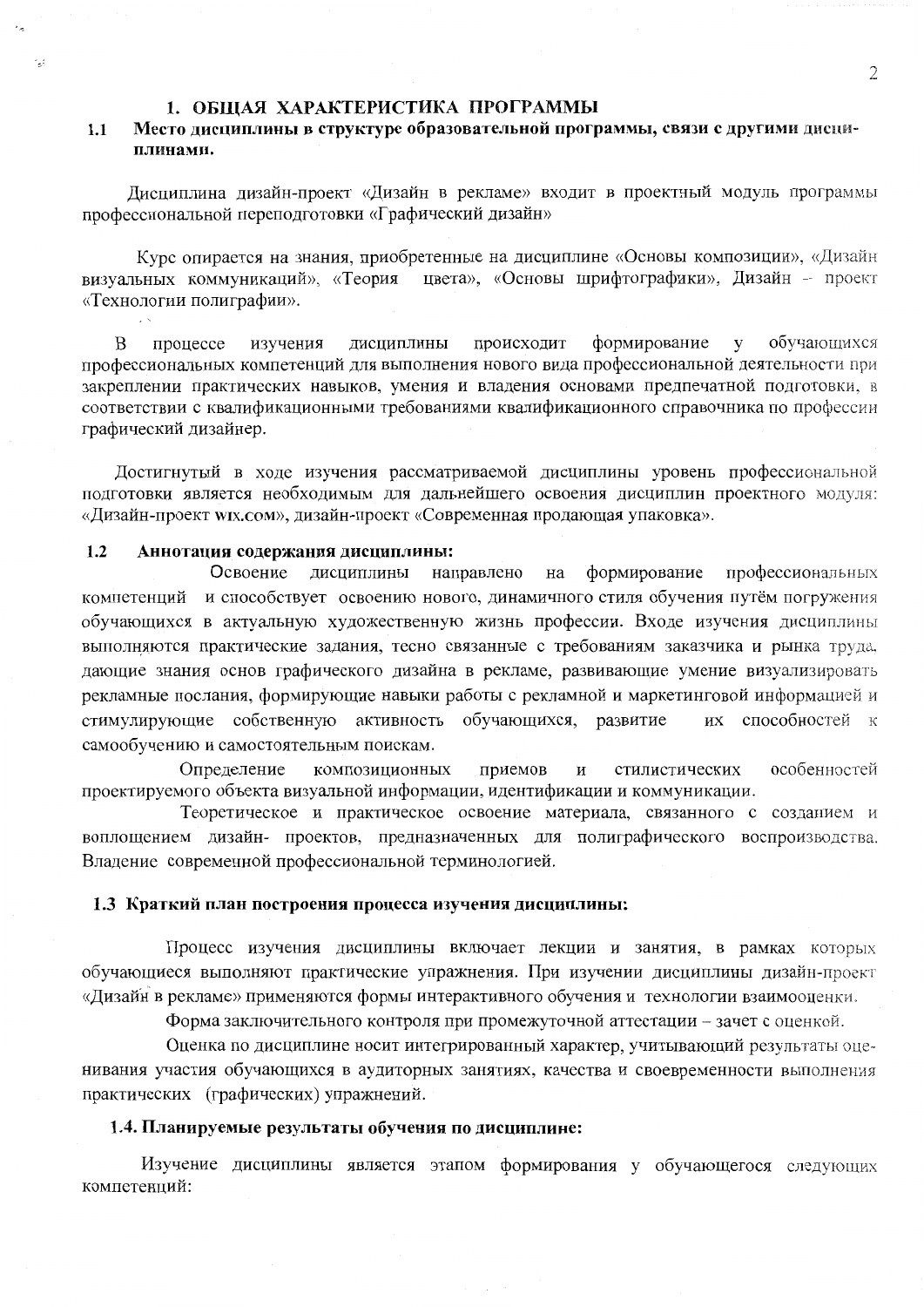Способность анализировать и определять требования к дизайн - проекту и синтезировать набор возможных решений задач и подходов к выполнению дизайн - проекта (ПК-4)

Способность применять методы научных исследований при создании дизайн- проектов и обосновать новизну собственных концептуальных исследований (ПК-12)

Результаты освоения дисциплины направлены на формирование профессиональных компетенций и получение возможности продемонстрировать следующие результаты:

Знать: общие принципы функционирования рекламы и принципиальное устройство рекламного рынка; современные и традиционные коммуникативные технологии в рекламе; правовые основы рекламной деятельности, ФЗ «О рекламе», современные компьютерные технологии, необходимые в его проектной деятельности;

Уметь: работать в команде, быть готовым к кооперации с коллегами для выполнения групповых заданий и обсуждения результатов индивидуальных учебных заданий; научно обосновать свои проектные предложения и концептуальные идеи;

Владеть: комплексом информационно-технологических знаний, навыками работы с линией, пятном, шрифтом, информацией о конструкционно-материальных элементах рекламных носителей, работать с классическими и современными шрифтовыми гарнитурами.

### 1.5. Объем дисциплины

Нормативная трудоемкость обучения по данной программе - 64 часов.

## 2. Содержание дисциплины

Раздел 1. Введение в рекламное дело. Роль и применение графического дизайна в рекламе.  $(12 \text{ vac.})$ 

Тема 1.1 Вводная лекция, основные понятия. Современная реклама в системе маркетинговой и социальной коммуникации

Определение рекламы в контексте маркетинговой деятельности. Функции и роли рекламы в современном обществе. Классификация рекламы по охвату целевой аудитории, по каналам распространения.

Тема 1.2 Правовые основы рекламной деятельности в РФ. Три разновидности рекламы

Виды рекламы: коммерческая; социальная; политическая. Пути распространения рекламы, основные рекламоносители и профессиональный ресурс рекламной отрасли. Специфика местного рекламного рынка.

Тема 1.3 Реклама в контексте брендинга. Роль графического дизайна в создании и продвижении торговых марок

Основные понятия брендинга - бренд, торговая марка, позиционирование. Правило трех «М» и правило четырех «Пи» маркетинга. Реклама как инструмент позиционирования бренда и эффективный способ формирования имиджа бренда. Графический дизайн системы айдентики бренда.

Тема 1.4 Уникальное торговое предложение (УТП) продукта как основа проектирования коммуникативного образа в рекламе.

Уникальное торговое предложение как основа позиционирования товара на рынке и предмет разработки рекламной коммуникации.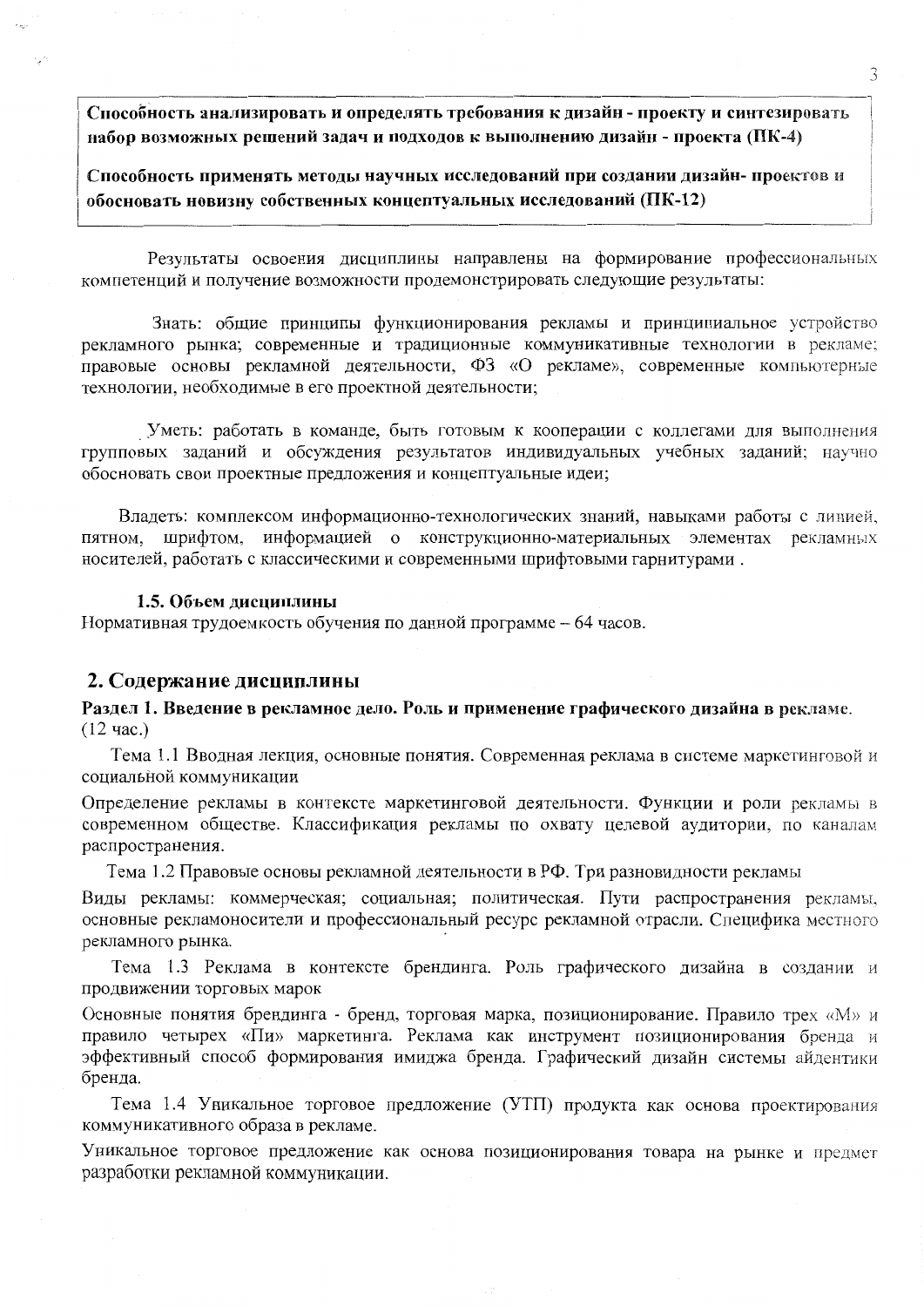# Разлел 2. Современные креативные технологии в рекламе - 20 час.

Тема 2.1 Психология восприятия и воздействия в рекламе - 6 часов.

Метод внушения и убеждения, как способ воздействия на потребителя. Виды потребительской мотивации. Рациональные и эмоциональные доводы в рекламном сообщении. Способы привлечения и удержания внимания в рекламе, базовые семантические сюжеты и архетипы в рекламе (по А. Кромптону).

Тема 2.2 Базовые творческие приемы усиления выразительности и повышения эффективности потребительской рекламы - 6 часов.

эффективности выразительности и повышения творческие приемы усиления Базовые потребительской рекламы: «демонстрация» («товар - лицом», «до и после»), «гипербола и литота», «метафора», «метаморфоза (функционально-морфологические трансформации)», «антропоморфное подобие» и другие. «Юмор в рекламе» как популярный прием, его разновидности и ограничения в использовании.

Тема 2.3 Инновационные способы в проектировании, распространении и демонстрации нестандартных рекламных носителей - 8 часов.

Растущая роль социальных медиа и новые интерактивные формы взаимодействия с рекламополучателем. Инновационные дизайнерские приемы в щитовой наружной рекламе как способ усиления рекламного образа и привлечения внимания. Классификация приемов партизанского маркетинга. Бриф на разработку рекламной концепции, виды, задачи, базовая структура и примеры брифов на дизайн рекламного продукта.

# Раздел 3. Дизайн рекламной продукции. Компьютерное проектирование рекламных макетов  $-32$  часа.

Тема 3.1 Виды и функции рекламных носителей. Субъекты и специфика местного рекламного рынка  $-3$  часа.

Основные виды традиционных рекламных носителей, технологические и функциональные требования к ним. Субъекты местного рекламного рынка - дизайн студии и рекламные агентства.

Тема 3.2 Проектирование торговой марки. Основные элементы айдентики бренда - 7 часов. Определение фирменного стиля и что такое айдентика бренда. Элементы и особенности разработки. Понятие брендбук и проджект-гайд. Современные тренды в разработке логотипов.

Тема 3.3 Дизайн простейших рекламных и представительских объектов - 5 часов.

Дизайн визиток: стандартная и креативная визитка. Требования к оформлению фирменной деловой документации.

Тема 3.4 Щитовая наружная реклама. Требования к дизайну щитов -5 часов.

Особенности композиции наружной рекламы. Базовые разновидности объектов наружной рекламы, форматы, технологии печати.

Тема 3.5 Журнальная и газетная модульная реклама - 5 часов.

Функциональные разновидности модульной рекламы в газетах и журналах. Особенности дизайна и предпечатной подготовки.

Тема 3.6 Многополосные печатные полиграфические рекламоносители: буклет и каталог продукции - 7 часов.

Особенности проектирования и классификация многополосных полиграфических изданий. Теория и практика предпечатной подготовки макетов.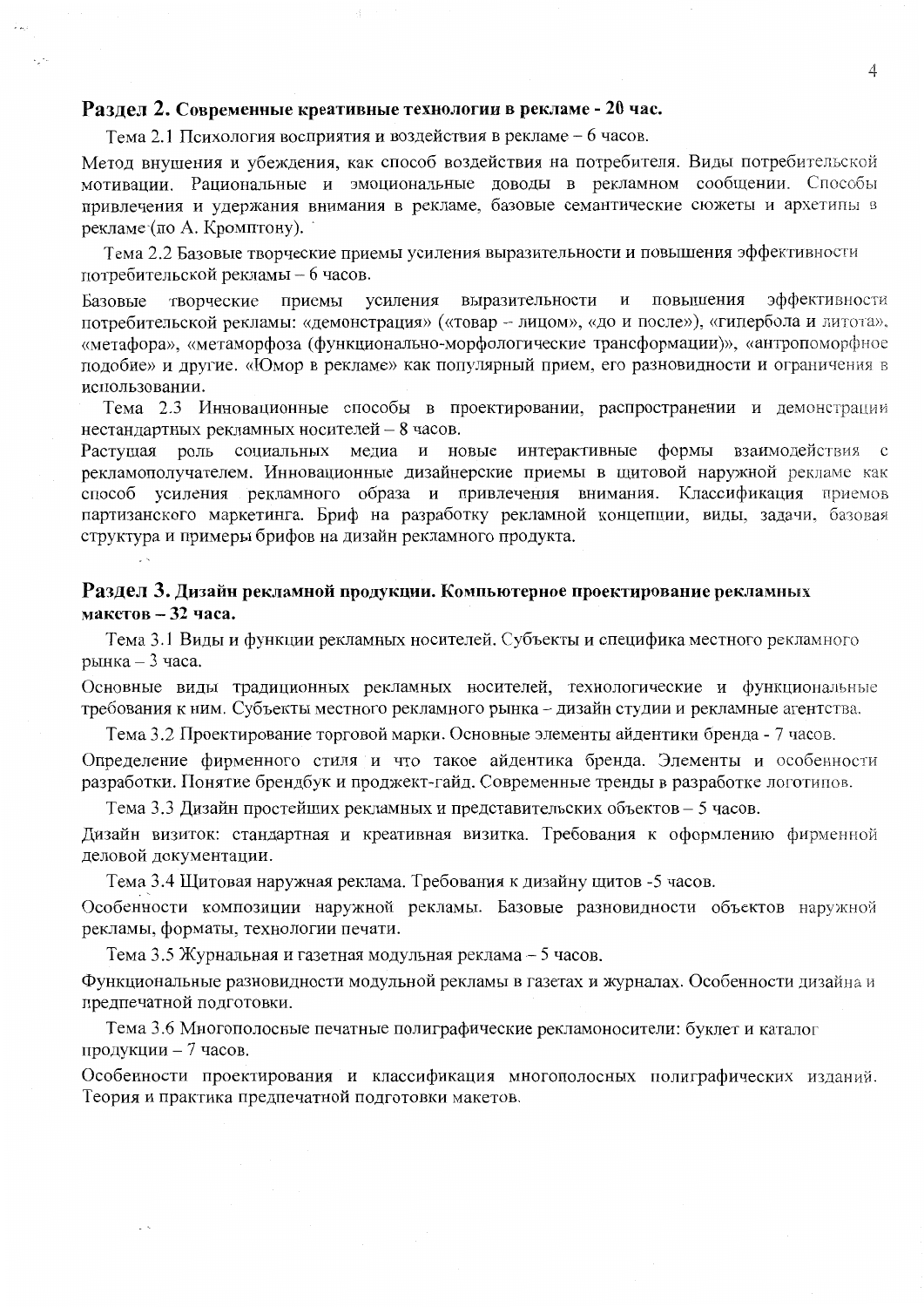#### РАСПРЕДЕЛЕНИЕ УЧЕБНОГО ВРЕМЕНИ  $3.$

 $\ddot{\phantom{1}}$ 

 $\sim$ 

# 3.1 Распределение часов дисциплины по темам и видам учебных занятий

| $N_2$        | Наименование разделов и тем                                                                                                                 | Всего,            | В том числе             |                    | Оценочные                |
|--------------|---------------------------------------------------------------------------------------------------------------------------------------------|-------------------|-------------------------|--------------------|--------------------------|
| $\Pi/\Pi$    |                                                                                                                                             | час.              | Лекции                  | Практич.<br>работы | средства                 |
| 1            | Роль<br>Введение в<br>рекламное<br>дело.<br>и<br>графического<br>дизайна<br>применение<br>B<br>рекламе.                                     | 12                | $\overline{\mathbf{4}}$ | 8                  |                          |
| 1.1          | Вводная<br>лекция,<br>основные<br>понятия.<br>Современная<br>системе<br>реклама<br>B<br>маркетинговой и социальной коммуникации             | 1                 | $\mathbf{1}$            |                    |                          |
| 1.2          | Правовые основы рекламной деятельности в<br>РФ. Три разновидности рекламы.                                                                  | $\mathbf{1}$      | $\mathbf{1}$            |                    |                          |
| 1.3          | Роль<br>Реклама в<br>брендинга.<br>контексте<br>графического дизайна<br>$\, {\bf B}$<br>создании<br>и<br>продвижении торговых марок.        | 5                 | $\mathbf{1}$            | $\overline{4}$     | Прак.раб№1               |
| 1.4          | Уникальное торговое предложение (УТП)<br>бренда<br>или<br>как<br>основа<br>продукта<br>проектирования коммуникативного образа в<br>рекламе. | 5                 | $\mathbf{1}$            | $\overline{4}$     | Прак.раб $N_2$           |
| $\mathbf{2}$ | Современные креативные технологии в<br>рекламе.                                                                                             | 20                | $\overline{2}$          | 18                 |                          |
| 2.1          | Психология восприятия и воздействия в<br>рекламе. Способы привлечения и удержания<br>внимания в рекламе (по А. Кромптону).                  | $\overline{2}$    | $\overline{2}$          |                    | $\overline{\phantom{a}}$ |
| 2.2          | Базовые<br>творческие<br>приемы<br>усиления<br>$\,$ $\,$ $\,$<br>повышения<br>выразительности<br>эффективности потребительской рекламы.     | 8                 |                         | 8                  | Прак.раб∖№3              |
| 2.3          | Инновационные способы в проектировании,<br>распространении<br>$\mathbf H$<br>демонстрации<br>нестандартных рекламных носителей.             | 10                |                         | 10                 | Прак.раб∖№4              |
| 3            | Дизайн<br>рекламной<br>продукции.<br>Компьютерное<br>проектирование<br>рекламных макетов.                                                   | 32                | $\overline{2}$          | 30                 |                          |
| 3.1          | Виды и функции рекламных носителей.<br>Субъекты и специфика местного рекламного<br>рынка.                                                   | 3                 |                         | 2                  | Прак.раб№5               |
| 3.2          | Проектирование торговой марки. Основные<br>элементы айдентики бренда.                                                                       |                   | 1                       | 6                  | Прак.раб∖№6              |
| 3.3          | Дизайн<br>простейших<br>рекламных<br>И<br>представительских объектов.                                                                       |                   |                         | 5                  | Прак.раб№7               |
| 3.4          | Щитовая наружная реклама. Требования к<br>дизайну щитов.                                                                                    |                   |                         | 5                  | Прак.раб∖№8              |
| 3.5          | Журнальная и газетная модульная реклама.                                                                                                    | 5                 | $\blacksquare$          | 5                  | Прак.раб№9               |
| 3.6          | Многополосные печатные полиграфические<br>буклет<br>рекламоносители:<br>$\, {\bf N}$<br>каталог<br>продукции.                               | $\overline{\tau}$ |                         | $\overline{7}$     | Прак.раб∖№10             |
|              | итого                                                                                                                                       | 64                | 8                       | 56                 |                          |

 $\mathbb{L}$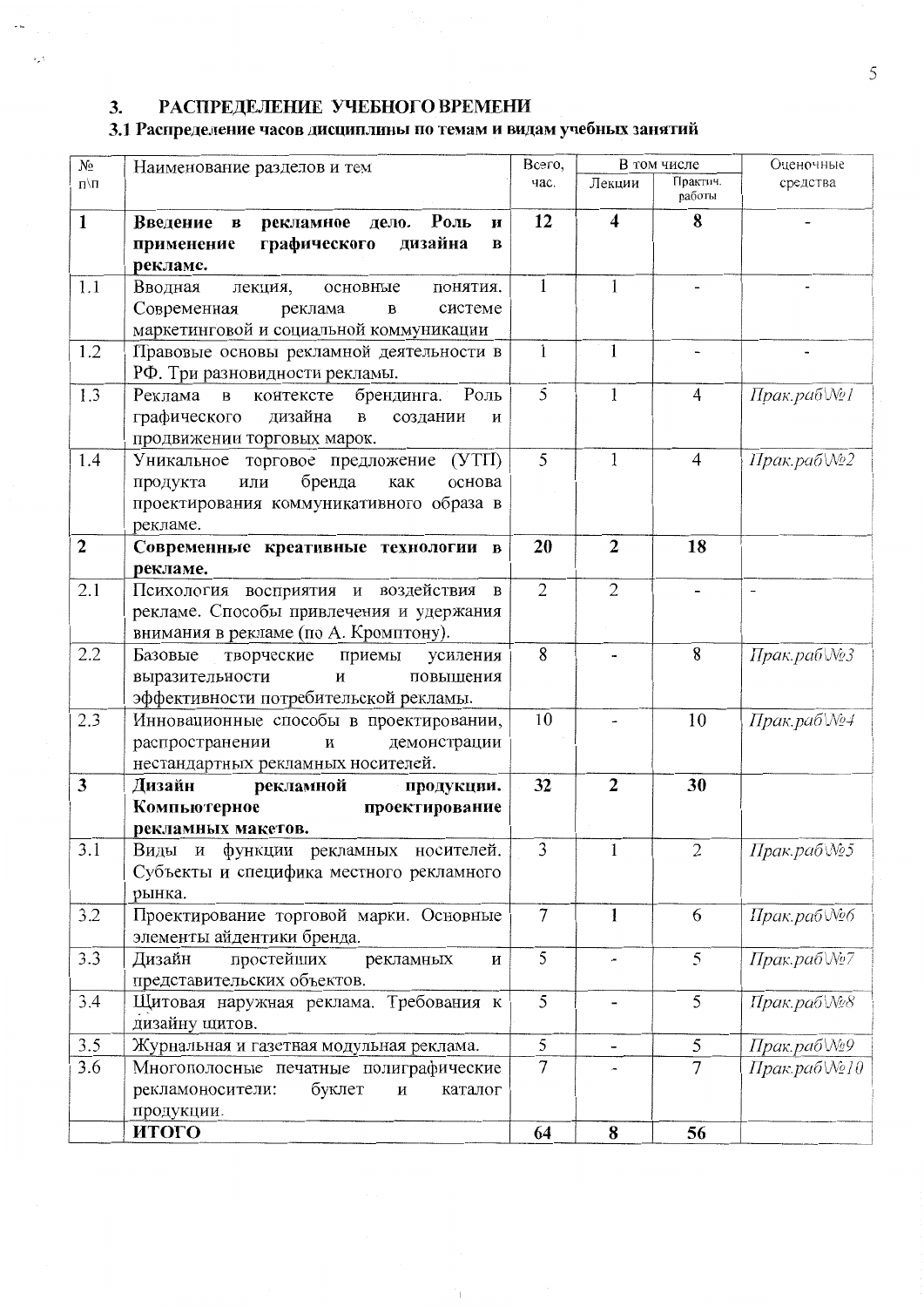# 3.2. ПРИМЕРНЫЕ ТЕМЫ ПРАКТИЧЕСКИХ ЗАНЯТИЙ

 $\sim$   $\omega_{\rm g}$ 

 $\sim 10^4$ 

 $\mathcal{L}^{\mathcal{L}}(\mathcal{L}^{\mathcal{L}}(\mathcal{L}^{\mathcal{L}}(\mathcal{L}^{\mathcal{L}}(\mathcal{L}^{\mathcal{L}}(\mathcal{L}^{\mathcal{L}}(\mathcal{L}^{\mathcal{L}}(\mathcal{L}^{\mathcal{L}}(\mathcal{L}^{\mathcal{L}}(\mathcal{L}^{\mathcal{L}}(\mathcal{L}^{\mathcal{L}}(\mathcal{L}^{\mathcal{L}}(\mathcal{L}^{\mathcal{L}}(\mathcal{L}^{\mathcal{L}}(\mathcal{L}^{\mathcal{L}}(\mathcal{L}^{\mathcal{L}}(\mathcal{L}^{\mathcal{L$ 

| N <sub>2</sub>                                      | № прак.работы,                                                                                                                | Наименование тем                                                                                                                                                                                                                                                                                                                                                                                                                    | Формируемые компетенции                                                                                                                                                                                                                                                       | Количес   |
|-----------------------------------------------------|-------------------------------------------------------------------------------------------------------------------------------|-------------------------------------------------------------------------------------------------------------------------------------------------------------------------------------------------------------------------------------------------------------------------------------------------------------------------------------------------------------------------------------------------------------------------------------|-------------------------------------------------------------------------------------------------------------------------------------------------------------------------------------------------------------------------------------------------------------------------------|-----------|
| $\Pi$ /                                             | раздела                                                                                                                       | (или их части)                                                                                                                                                                                                                                                                                                                                                                                                                      |                                                                                                                                                                                                                                                                               | тво часов |
| П                                                   |                                                                                                                               |                                                                                                                                                                                                                                                                                                                                                                                                                                     |                                                                                                                                                                                                                                                                               | занятий   |
| Прак.<br>pa6<br>$\mathcal{N}$ ol                    | Вводная лекция,<br>основные<br>понятия.<br>Современная<br>реклама в системе<br>маркетинговой и<br>социальной<br>коммуникации  | Доклад о любимом бренде с<br>анализом собственного<br>потребительского поведения<br>и мотивации выбора.<br>Индивидуальное устное<br>сообщение с иллюстрациями,<br>20 минут.                                                                                                                                                                                                                                                         | Изучение информации,<br>необходимой для работы<br>над дизайн-проектом<br>объекта визуальной<br>информации,<br>идентификации и<br>коммуникации                                                                                                                                 | 4,0       |
| Прак.<br>pa6<br>$\mathcal{N}2$                      | Правовые основы<br>рекламной<br>деятельности в<br>РФ. Три<br>разновидности<br>рекламы                                         | Анализ товарной рекламы на<br>предмет выявление и<br>описания УТП товара.<br>Письменное индивидуальное<br>задание.                                                                                                                                                                                                                                                                                                                  | Определение<br>композиционных приемов и<br>стилистических<br>особенностей<br>объекта<br>проектируемого<br>визуальной<br>информации,<br>идентификации<br>и<br>коммуникации                                                                                                     | 4,0       |
| Прак.<br>pa6<br>$\mathcal{N}\!\!\mathit{23}$        | Базовые<br>творческие<br>приемы усиления<br>выразительности<br>и повышения<br>эффективности<br>потребительской<br>рекламы.    | Проверка знаний по разделу:<br>анализ образца креативной<br>печатной рекламы. Каждый<br>слушатель, изучив образец,<br>пишет небольшое<br>аналитическое эссе по<br>заданному преподавателем<br>плану, который помимо<br>знаниевых вопросов, включает<br>один творческий вопрос,<br>провоцирующий студента на<br>собственный креатив по<br>мотивам изученного образца<br>рекламного дизайна.<br>Письменное индивидуальное<br>задание. | Определение<br>композиционных приемов и<br>стилистических<br>особенностей<br>объекта<br>проектируемого<br>визуальной<br>информации,<br>идентификации<br>И<br>коммуникации<br>Разработка дизайн-макета<br>объекта визуальной<br>информации,<br>идентификации и<br>коммуникации | 8,0       |
| Прак.<br>pa6<br>$\mathcal{N}\!\!\varrho\mathcal{A}$ | Инновационные<br>способы в<br>проектировании,<br>распространении<br>и демонстрации<br>нестандартных<br>рекламных<br>носителей | Выполнение эскиз-идеи на<br>реальный рекламный бриф<br>простого товара или услуги.<br>Коммуникативная и<br>графическая идея (фор-эскиз),<br>продумывание нестандартных<br>носителей и инновационных<br>форм городской рекламы,<br>сувенирной продукции.                                                                                                                                                                             | Определение<br>композиционных приемов и<br>стилистических<br>особенностей<br>объекта<br>проектируемого<br>визуальной<br>информации,<br>идентификации<br>И<br>коммуникации<br>Разработка дизайн-макета<br>объекта визуальной<br>информации,<br>идентификации и<br>коммуникации | 10,0      |
| Прак.<br>pa6                                        | Виды и функции<br>рекламных                                                                                                   | Обучающийся выбирает для<br>выполнения всех заданий                                                                                                                                                                                                                                                                                                                                                                                 | Разработка<br>дизайн-макета<br>объекта<br>визуальной                                                                                                                                                                                                                          | 2,0       |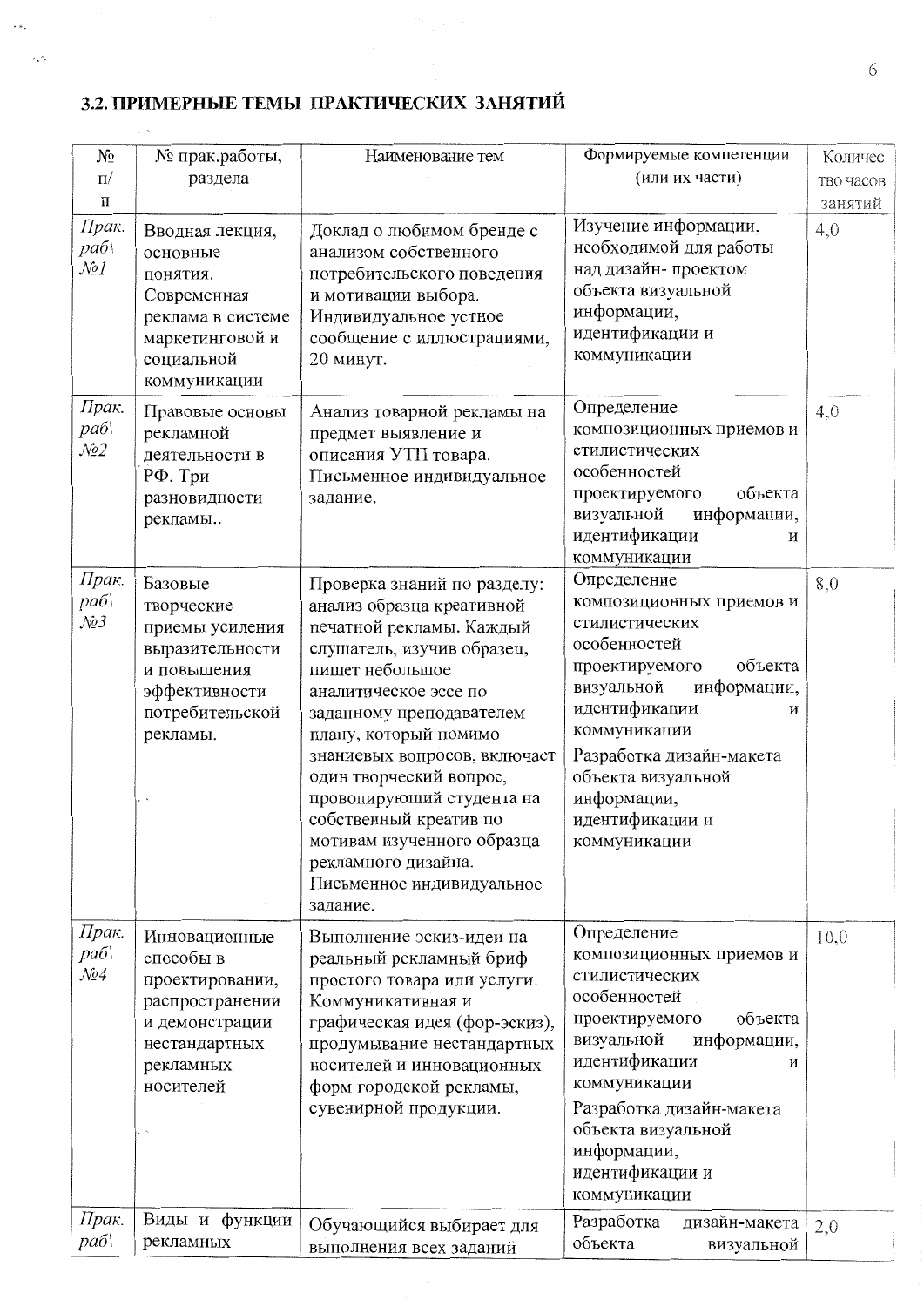| N <sub>2</sub> 5                                                | носителей.<br>Субъекты<br>И<br>специфика<br>местного<br>рекламного<br>рынка.      | проектного раздела объект<br>рекламного комплекса<br>(потребительский товар,<br>продукт В2В, услуга, сервис и<br>т.д.). Задача: продумать<br>комплекс стандартных<br>рекламоносителей, описать их<br>технические и<br>технологические параметры и<br>способы рекламирования<br>(рекламно-информационные)<br>каналы. Письменно<br>индивидуально или по<br>группам в 2-3 человека. | информации,<br>идентификации<br>И<br>коммуникации.<br>Согласование<br>дизайн-<br>заказчиком<br>макета<br>$\mathbf c$<br>и<br>руководством.<br>Подготовка<br>графических<br>материалов для передачи в<br>производство                                                          |     |
|-----------------------------------------------------------------|-----------------------------------------------------------------------------------|----------------------------------------------------------------------------------------------------------------------------------------------------------------------------------------------------------------------------------------------------------------------------------------------------------------------------------------------------------------------------------|-------------------------------------------------------------------------------------------------------------------------------------------------------------------------------------------------------------------------------------------------------------------------------|-----|
| Прак.<br>pa6<br>$\mathcal{N}\!\mathit{\!\mathit{o}}\mathcal{6}$ | Проектирование<br>торговой<br>марки.<br>Основные<br>элементы<br>айдентики бренда. | Разработка нейминга и<br>фирменного стиля<br>выбранного товара (услуги)<br>с особым вниманием на<br>проектирование логотипа.<br>Идеи логотипов для<br>саббрендов, если требуется.<br>Дополнительные<br>декоративные элементы<br>айдентики (персонаж,<br>графические элементы,<br>паттерн, фоны, рамки).                                                                          | Разработка<br>дизайн-макета<br>объекта<br>визуальной<br>информации,<br>идентификации<br>И<br>коммуникации.<br>Согласование<br>дизайн-<br>макета<br>$\mathbf{c}$<br>заказчиком<br>И<br>руководством.<br>Подготовка<br>графических<br>материалов для передачи в<br>производство | 6,0 |
| Прак.<br>pa6<br>$\mathcal{N}$ 27                                | Дизайн<br>простейших<br>рекламных<br>И<br>представительски<br>х объектов.         | Проектирование визиток и<br>дисконтов: стандартная и<br>креативная визитка на выбор.<br>Дизайн конверта, бланка,<br>бэджа, ценника. Выполняется<br>индивидуально или по<br>группам в 2-3 человека в<br>графических редакторах с<br>применением ручной<br>графики, клипартов, коллажа<br>и фотографии.                                                                            | Разработка<br>дизайн-макета<br>объекта<br>визуальной<br>информации,<br>идентификации<br>И<br>коммуникации.<br>Согласование<br>дизайн-<br>макета<br>$\mathbf{c}$<br>заказчиком<br>и<br>руководством.<br>Подготовка<br>графических<br>материалов для передачи в<br>производство | 5,0 |
| Прак.<br>раб\<br>$N_28$                                         | Щитовая<br>наружная<br>реклама.<br>Требования<br>К<br>дизайну щитов.              | Разработка эскиза макета<br>щита 3х6 метров, растяжки<br>или штендера с учетом<br>возможности внедрения в<br>городскую среду.                                                                                                                                                                                                                                                    | Способность применять<br>методы научных<br>исследований при создании<br>дизайн-проектов<br>Разработка<br>дизайн-макета<br>объекта<br>визуальной<br>информации,<br>идентификации<br>И<br>коммуникации.                                                                         | 5,0 |
| Прак.<br>pa6<br>$\mathcal{N}\!\mathit{29}$                      | Журнальная<br>И<br>газетная<br>модульная<br>реклама.                              | Разработка макета рекламной<br>полосы или модуля в газету.<br>Верстка разворота рекламной<br>статьи в профильное<br>периодическое издание<br>(компоновка текста статьи,                                                                                                                                                                                                          | Разработка<br>дизайн-макета<br>объекта<br>визуальной<br>информации,<br>идентификации<br>И<br>коммуникации.<br>Согласование<br>дизайн-<br>макета с заказчиком и                                                                                                                | 5,0 |

 $\overline{\mathcal{I}}$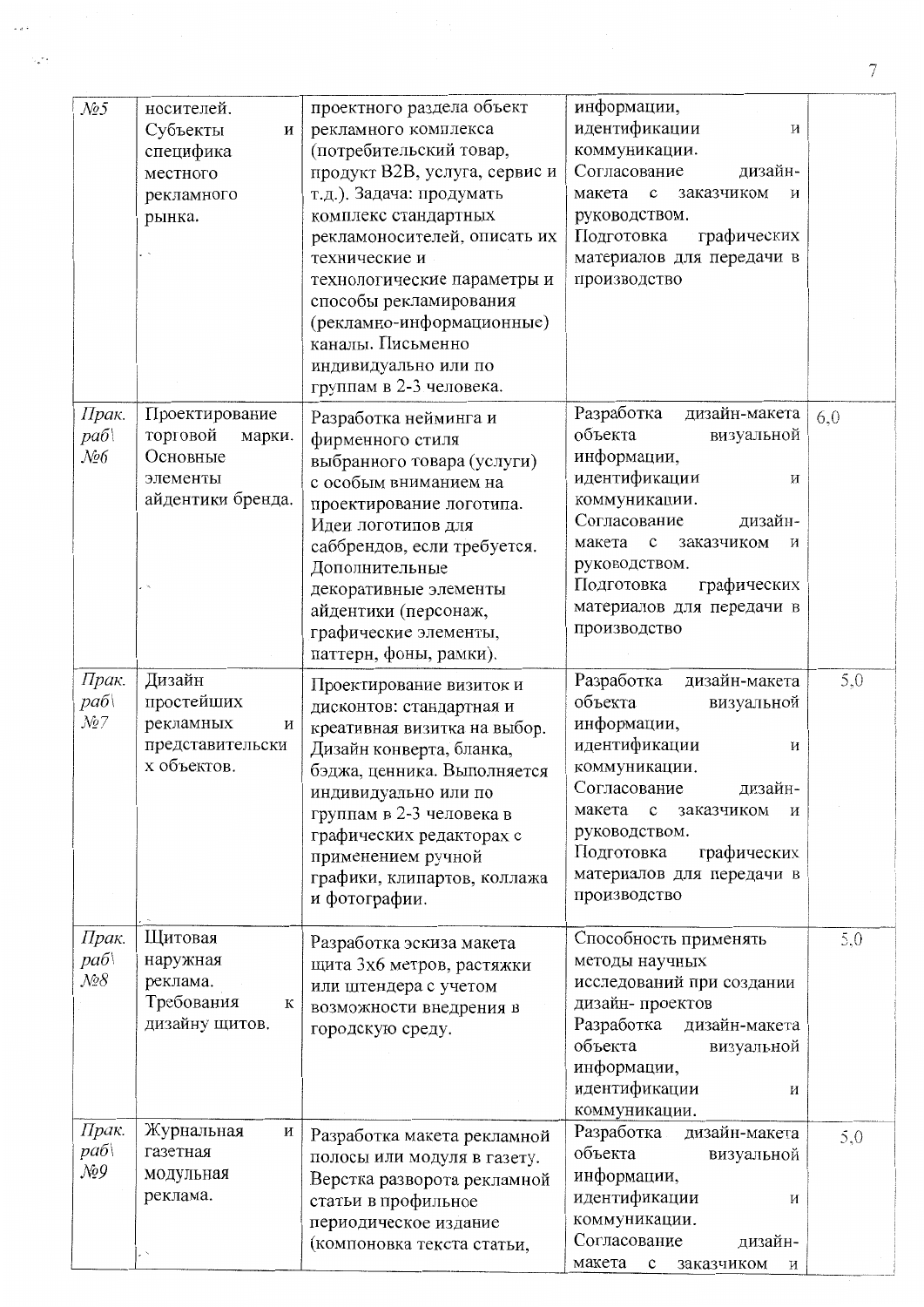|                                   |                                                                                                    | заголовка, инфографики,<br>иллюстрации и рекламы с<br>учетом модульной сетки и<br>дизайна издания).                                                                                                                                                                                                            | руководством.<br>Подготовка<br>графических<br>материалов для передачи в<br>производство                                                                                                                                                                                    |      |
|-----------------------------------|----------------------------------------------------------------------------------------------------|----------------------------------------------------------------------------------------------------------------------------------------------------------------------------------------------------------------------------------------------------------------------------------------------------------------|----------------------------------------------------------------------------------------------------------------------------------------------------------------------------------------------------------------------------------------------------------------------------|------|
| Прак.<br>pa6<br>$\mathcal{N}$ 210 | Многополосные<br>печатные<br>полиграфические<br>рекламоносители:<br>буклет и каталог<br>продукции. | Разработка многополосного<br>печатного полиграфического<br>объекта: буклет и каталог<br>продукции (концепция,<br>образно-графический ключ,<br>дизайн обложки и разделов,<br>модульная сетка, элементы<br>графики, фотографии и<br>описания товарных единиц,<br>макетирование ключевых<br>разворотов каталога). | Разработка дизайн-макета<br>объекта<br>визуальной<br>информации,<br>идентификации<br>И<br>коммуникации.<br>Согласование<br>дизайн-<br>$\mathbf{c}$<br>заказчиком<br>макета<br>И<br>руководством.<br>Подготовка<br>графических<br>материалов для передачи в<br>производство | 7.0  |
|                                   |                                                                                                    | Итого                                                                                                                                                                                                                                                                                                          |                                                                                                                                                                                                                                                                            | 56,0 |

Реализация программы дисциплины «Дизайн в рекламе» предполагает использование следующих технологий: традиционные лекционные занятия под руководством преподавателя в аудитории в сочетании с практическими занятиями в компьютерном классе, а также интерактивные лекции с разбором конкретных ситуаций.

 $\bullet$  Ha практических занятиях активно используется технология «коллективной мыследеятельности» проявляется в активном использовании способов коллективного обсуждения результатов эскизного поиска по заданной теме. Для выработки спектра креативных решений по новому заданию на аудиторных занятиях используется проектная технология «Мозговой штурм» как форма коллективной работы обучающихся.

• Технология использования «сценарного моделирования» относится к проектным игровым технологиям и заключается в сценировании потребительской ситуации с мысленным (условным) «переодеванием» в потребителя для выявления проектной проблематики и возможных вариантов дизайнерского решения в графической визуализации коммуникативного послания.

Технология индивидуализации обучения выражается в возможности каждого обучающего выбрать свою конфигурацию задания или самому придумать образно-смысловое и тематическое наполнение графического решения по заданию.

#### $3.3.$ Контрольные вопросы

- 1. Специфика применения термина «графический дизайн» в профессиональной сфере дизайна. Требования рынка труда и рекламной индустрии к молодым специалистам.
- 2. Разделы и сферы применения графического дизайна, его основные продукты (дизайнобъекты).
- 3. Программное обеспечение, используемое при создании объектов графического дизайна. Специфика применения и компьютерной обработки ручной графики и фотографии в современном графическом дизайне.
- 4. Основные композиционные схемы в плоском графическом листе, их связь со смыслом и эмоционально-выразительным образом плаката.
- 5. Визитка как информационно-имиджевый объект графического дизайна. Виды визиток по назначению и способу исполнения.
- 6. Правила проектирования визитки, инновационные пластические и образные приемы в дизайне визиток, применение новых материалов и технологий печати.
- 7. Виды и актуальные техники исполнения графической иллюстрации в современном плакате (рекламном, социальном, зрелищном).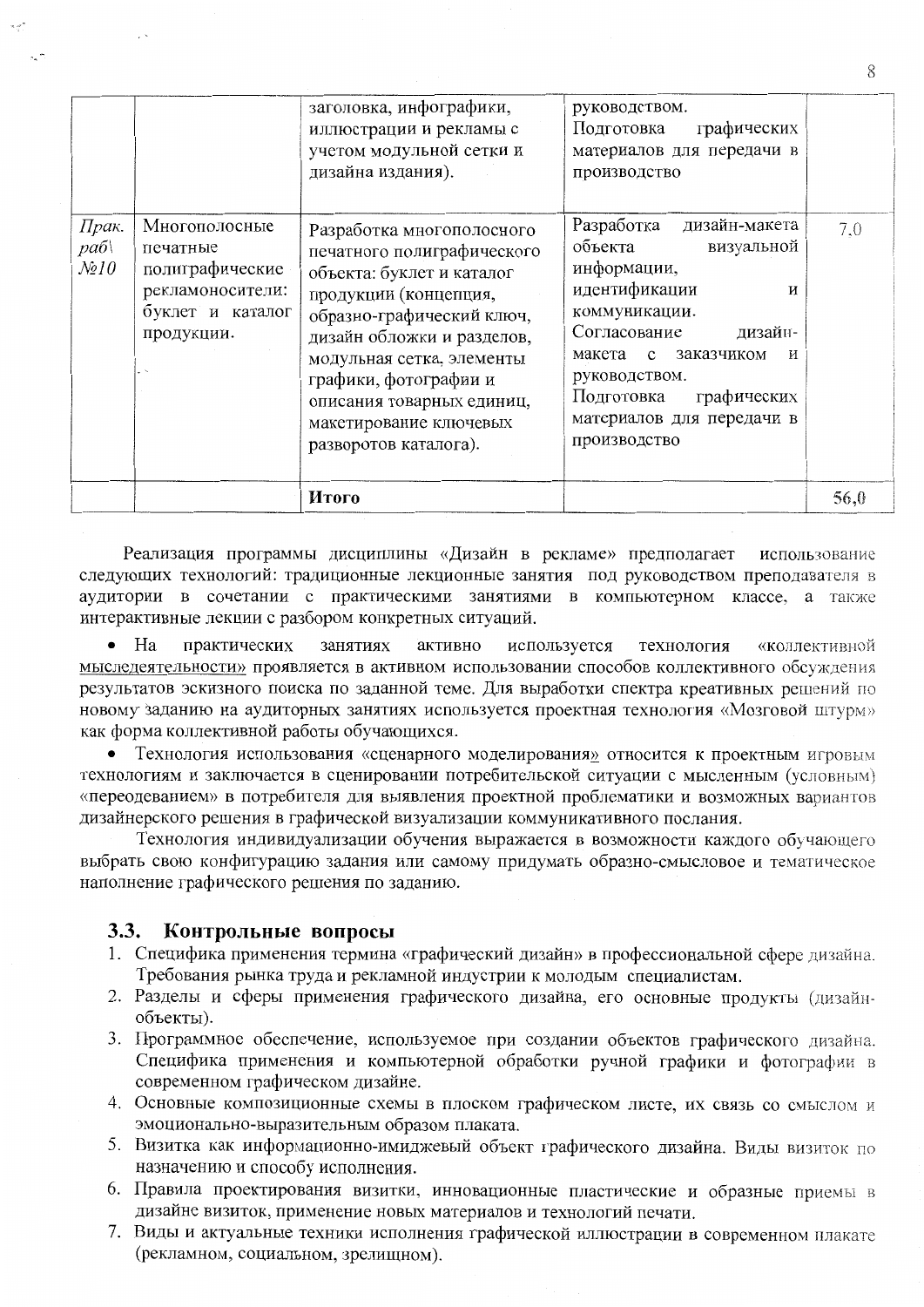- 8. Понятие рекламы. Субъекты рекламной деятельности. Маркетинговые стратегии как основа проектного целеполагания в рекламе, позиционирование товара.
- 9. Визуальная реклама и айдентика бренда, как важнейшие составляющие продвижения в конкурентной среде товара, организации, общественной персоны или территории (города, области).
- 10. Анализ и сравнение специфических особенностей различных носителей графического Отличие и сходство выразительных графических средств плаката наружной лизайна. рекламы и журнальной полосы.
- графики щитов наружной восприятия рекламы 11. Эргономические особенности  $\overline{M}$ полиграфической продукции.
- 12. Динамические виды рекламы и статичные: каковы характеристики и в чем отличия?
- 13. Социальная реклама и пропаганда. Содержательные и художественно-графические отличия социальной рекламы от коммерческой.
- 14. Выразительные средства и стилевой характер подачи визуально-графического сообщения для различных возрастных и социальных групп потребителей.
- 15. Образы в рекламе их эмоциональная и смысловая насыщенность
- 16. Графическая композиция плаката наружной рекламы, стереотипные и инновационные дизайнерские решения.
- 17. Пути инновационного проектного поиска в дизайне плаката наружной рекламы.
- 18. Инновационные медиа, партизанская реклама и вирусное продвижение.
- 19. Рекламный персонаж для продвижения товаров и услуг, «лицо фирмы» для продвижения корпорации.

Зачет с оценкой выставляется если процент посещаемости занятий составляет более 70% от общего количества часов и зачетное задание выполнено.

В случае пропуска занятия или отсутствия активной работы на занятии обучающийся отвечает на вопросы по пропущенным или не отработанным им темам.

Зачет не выставляется обучаемому в случае, если отсутствует итоговое задание, а так же если при пропуске занятия или отсутствии работы на нем он не может ответить на вопросы пропущенной или не отработанной им теме.

работа Внеаудиторная самостоятельная по дисциплине учебным планом не предусмотрена, но обеспечена литературой по дисциплине, имеющейся в библиотеке УрГАХУ и электронными источниками в интернет.

# 4. МАТЕРИАЛЬНО-ТЕХНИЧЕСКОЕ ОБЕСПЕЧЕНИЕ ДИСЦИПЛИНЫ Основная литература

1. Дизайн в рекламе: основы графического проектирования: учебное пособие для вузов / Р. Ю. Овчинникова; под ред. Л. М. Дмитриевой. - М. : Юнити-Дана, 2013. - 239 с. - Режим доступа: http://biblioclub.ru/index.php?page=book&id=115010&sr=1

2. Макарова Т. В. Основы информационных технологий в рекламе: учеб. пособие / Т. В. Макарова, О. Н. Ткаченко, О. Г. Капустина; под ред. Л. М. Дмитриевой. - М.: ЮНИТИ-ДАНА, 2014. - 271 с. : ил. – Режим доступа: http://biblioclub.ru/index.php?page=book&id=116634&sr=1

3. Разработка и технологии производства рекламного продукта: учебник и практикум для акад. бакалавриата / В. А. Поляков; Моск. гос. ун-т экономики, статистики и информатики. - М.: Юрайт, 2015. - 504 с. - Режим доступа: https://www.biblio-online.ru/book/1BF53170-0D1A-43E0-A621-D5AD21B3C08E.

### Дополнительная литература

1. Веселова Ю. В., Семёнов О. Г. Графический дизайн рекламы. Плакат: учебное пособие. -Новосибирск: НГТУ, 2012. – Режим доступа:

http://biblioclub.ru/index.php?page=book&id=228990&sr=1

2. Дизайн и рекламные технологии : учеб. пособие / О. Н. Ткаченко. - М. : Юнити-Дана, 2015. -176 с. Ткаченко Н.В. Креативная реклама: технологии проектирования: учебное пособие для вузов. - М.: Юнити-Дана, 2009